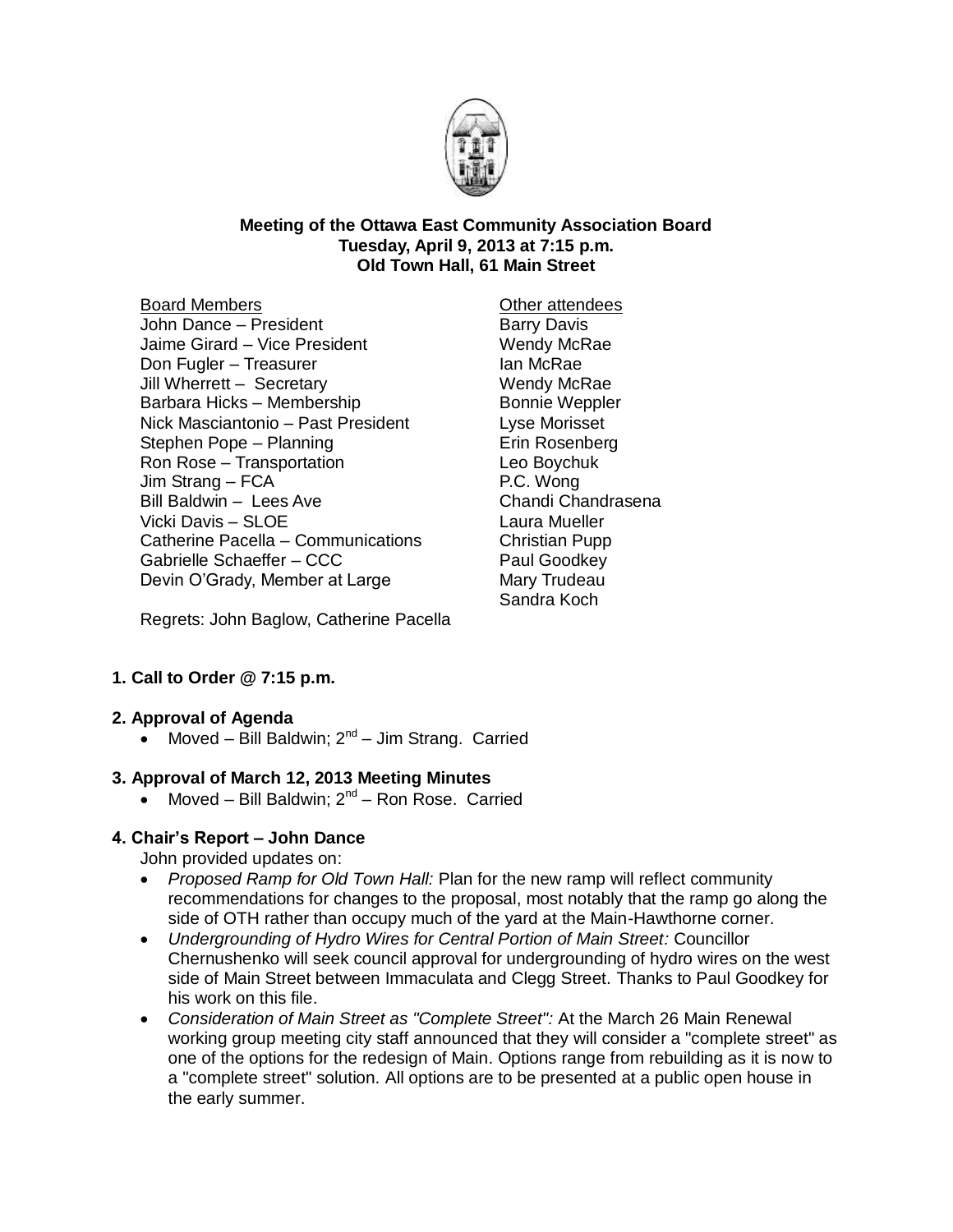- *McIlraith Bridge Rehabilitation:* Delayed until 2014 so that it will be done in conjunction with the first year of Main St. reconstruction.
- *Mainstreeter - OOECA Column:* First OOECA column to focus on the AVTC. Proposed that next column focus on the "complete street" option for Main Street.
- *City Consultation on Consultation:* Process had been disappointing to date. Little sharing of good background information, no assessment of what has/has not worked in the past.
- *Lansdowne Construction Noise:* City Council's approval of construction activity at night at Lansdowne was done with no consultation with affected communities.

## **5. Treasurer's Report – Don Fugler**

Account balance is currently \$11,382.

#### **6. Rideau River Nature Trail/RR Western Pathway Study – Ian McRae**

- Ian provided background on the origins and goals of the Rideau River Nature Trail, outlined progress since it began in 2007, and highlighted major accomplishments in the last year and priorities for the coming year. These priorities include: input to the City of Ottawa's Western Pathway design contract (reiterate desire for pedestrian (and turtle) friendly soft surfacing and ecologically sensitive siting as well as scenic beauty); guidance and mentorship for university students working on the "Stormwater and Shoreline Restoration" theme of the Deep Sustainability CF:ICE project; lobbying the city to begin acquisition of the 40m strip of waterfront property of Oblates; lantern walk or similar event in conjunction with CAG in midsummer; and continued work on cleaning, revising beaver screen protection, planting, weeding and thinning.
- The discussion supported these goals and priorities. Residents of Rideau Gardens Drive spoke strongly in favour of keeping the area behind Rideau Gardens Drive in a naturalized state and posting signage to divert bikes on to the street in that area. Discussion also address the accessibility to Brantwood Park (current steep entry from west side makes accessibility difficult).

## **7. SLOE "Deep Sustainability on Institutional Lands" Research Project – Rebecca Aird**

- The project on "Deep Sustainability Options for Institutional Lands in OOE" involves work with universities and progressive players in the development community to bring influential options forward for future development of the 12 ha institutional lands site (Oblate lands) with focus on: energy sustainability; stormwater management and shoreline (ecological restoration); connectivity and community; and affordability and seniors' housing.
- Steps include: initial research in each theme area to define options/opportunities (to September) ; prepare input to forum based on findings; forum with development community to test/expand on ideas (October); additional research flowing from forum; prepare recommendations to key stakeholders; purse partners and financing options maximize feasibility/likelihood of implementation.
- The Chair commended the initiative and noted OECA's support for the project.

#### **8. Councillor's Report – David Chernushenko**

- A preliminary drawing for the redesign of the south end for Elgin St has been done.
- Questions pertained to the timing of the resurfacing of Lees Ave (to be done in conjunction with Main St.) and the situation with the land adjacent to Old Town Hall.
- *Action: The councillor agreed to look into: 1) whether a temporary barrier could be installed at the end of Elgin St. and 2) downed wires on Lees Ave.*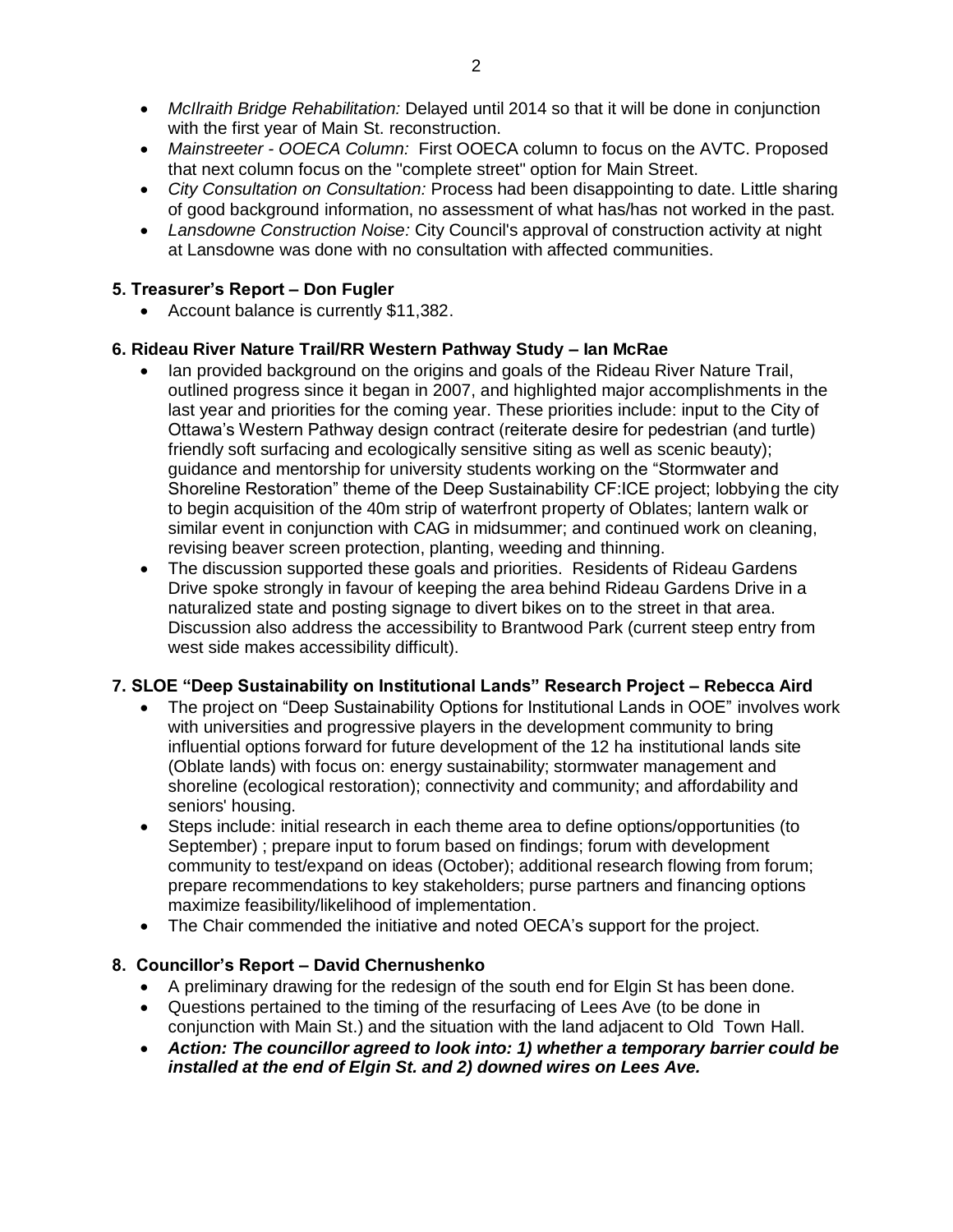### **9. OECA Board Vacancy – John Dance**

- John proposed that Devin O'Grady be appointed to the Board until the next AGM.
- Moved Stephen Pope;  $2^{nd}$  Don Fugler. Carried.

#### **10. Committee and Representatives Reports**

#### **10.1 Planning Committee – Stephen Pope**

- 2 projects going to Committee of Adjustment: 48 Bower (no issues) and 151 Concord south (many objections in the past, has been improved following consultation with neighbours)
- Ongoing work on undergrounding of hydro wires.

#### **10.2 Sustainable Living Ottawa East – Vicki Davis**

- Children's garden will replace the raised beds and will apply for a garden coordinator through the Canada Summer Jobs program.
- Lees Avenue Gardens has received a \$2500 grant from the Community Gardens Development Fund to build 8 new beds. Tentative date for the build is May 11. Garden coordinators are Ian Detta and Bob Whitelaw
- Francis Savage is the new coordinator for Ottawa East Community Gardens (behind Saint Paul University). There is a wait list of 42 people for garden plots.

#### **10.3 Transportation – Ron Rose**

- City will consider a "complete street" configuration for the rebuild of Main St.
- Change to # 16 bus route, to serve Main St as far as Saint Paul University, scheduled to take place April 21.
- Delay of construction work on the McIlraith bridge. The interconnectivity of the bridge bike lanes to the Rideau River multi-purpose paths is still being studied.
- Highway 417 eastbound on-ramp at Lees Ave will close in late-May, early-June, and will remain closed for up to four years.
- AVTC and the transportation, cycling and pedestrian master plans: OECA will make a submission to the City outlining our views on these plans and highlighting the need to remove the AVTC from the Transportation Master Plan.

#### **10.4 City Centre Coalition – Gabrielle Schaeffer**

Topics discussed at the March 27 CCC meeting included:

- Results of the 2011 Origin-Destination Survey [\(http://www.ncr-trans](http://www.ncr-trans-rcn.ca/index.php?toc=content&ID=208)[rcn.ca/index.php?toc=content&ID=208\)](http://www.ncr-trans-rcn.ca/index.php?toc=content&ID=208).
- Transportation Master Plan update.
- Interprovincial Crossings Study update (announcement of preferred corridor is expected this spring).
- OECA reported on the status of Main Street re-design.
- Walk Ottawa / Ecology Ottawa promotes 'Complete Streets': petition for complete streets can be found and signed at: [http://ecologyottawa.ca/2013/03/voice-your](http://ecologyottawa.ca/2013/03/voice-your-support-for-complete-streets-for-ottawa/)[support-for-complete-streets-for-ottawa/](http://ecologyottawa.ca/2013/03/voice-your-support-for-complete-streets-for-ottawa/)
- Cash-in-Lieu of Parking By-Law: City of Ottawa may be getting rid of the by-law because they are not actually spending the funds on City parking areas.
- *Action: OECA Chair to write to Ecology Ottawa to support the Complete Streets petition*